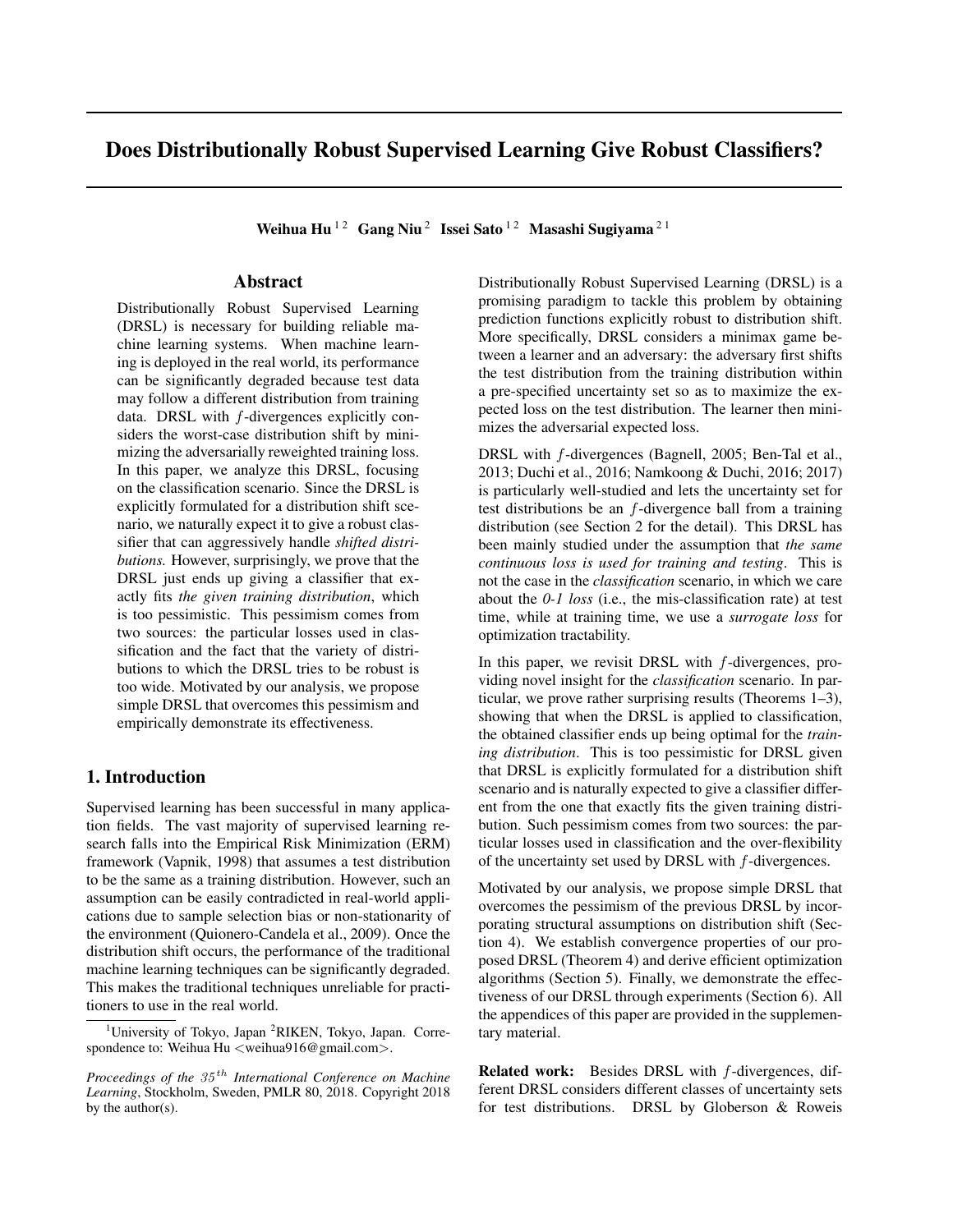(2006) considered the uncertainty of features deletion, while DRSL by Liu & Ziebart (2014) considered the uncertainty of unknown properties of the conditional label distribution. DRSL by Esfahani & Kuhn (2015), Blanchet et al. (2016) and Sinha et al. (2017) lets the uncertainty set of test distributions be a Wasserstein ball from the training distribution. DRSL with the Wasserstein distance can make classifiers robust to adversarial examples (Sinha et al., 2017), while DRSL with *f*-divergences can make classifiers robust against adversarial reweighting of data points as shown in Section 2. Recently, in the context of fair machine learning, Hashimoto et al. (2018) applied DRSL with *f*divergences in an attempt to achieve fairness without demographic information.

#### 2. Review of ERM and DRSL

In this section, we first review the ordinary ERM framework. Then, we explain a general formulation of DRSL and review DRSL with *f*-divergences.

Suppose training samples,  $\{(x_1, y_1), \ldots, (x_N, y_N)\} \equiv \mathcal{D}$ , are drawn i.i.d. from an unknown training distribution over *X* × *Y* with density  $p(x, y)$ , where *X* ⊂  $\mathbb{R}^d$  and *Y* is an output domain. Let  $g_{\theta}$  be a prediction function with parameter  $\theta$ , mapping  $x \in \mathcal{X}$  into a real scaler or vector, and let  $\ell(\hat{y}, y)$  be a loss between *y* and real-valued prediction  $\hat{y}$ .

ERM: The objective of the risk minimization (RM) is

$$
\min_{\theta} \underbrace{\mathbb{E}_{p(x,y)}[\ell(g_{\theta}(x), y)],}_{\equiv \mathcal{R}(\theta)} \tag{1}
$$

where  $\mathcal{R}(\theta)$  is called the risk. In ERM, we approximate the expectation in Eq. (1) by training data *D*:

$$
\min_{\theta} \frac{1}{N} \sum_{i=1}^{N} \ell(g_{\theta}(x_i), y_i),
$$
\n
$$
\equiv \widehat{\mathcal{R}}(\theta)
$$
\n(2)

where  $\widehat{\mathcal{R}}(\theta)$  is called the empirical risk. To prevent overfitting, we can add regularization term  $\Omega(\theta)$  to Eq. (2) and minimize  $\mathcal{R}(\theta) + \lambda \Omega(\theta)$ , where  $\lambda \geq 0$  is a trade-off hyperparameter.

General formulation of DRSL: ERM implicitly assumes the test distribution to be the same as the training distribution, which does not hold in most real-world applications. DRSL is explicitly formulated for a distribution shift scenario, where test density  $q(x, y)$  is different from training density  $p(x, y)$ . Let  $\mathcal{Q}_p$  be an uncertainty set for test distributions. In DRSL, the learning objective is

$$
\min_{\theta} \sup_{q \in \mathcal{Q}_p} \mathbb{E}_{q(x,y)} [\ell(g_{\theta}(x), y)]. \tag{3}
$$

We see that Eq. (3) minimizes the risk w.r.t. the *worst-case test distribution* within the uncertainty set  $Q_p$ .

**DRSL with** *f***-divergences:** Let  $q \ll p$  denote that  $q$  is absolutely continuous w.r.t. *p*, i.e.,  $p(x,y) = 0$  implies  $q(x, y) = 0$ . Bagnell (2005) and Ben-Tal et al. (2013) considered the particular uncertainty set

$$
\mathcal{Q}_p = \{ q \ll p \mid D_f[q || p] \le \delta \},\tag{4}
$$

where  $D_f[\cdot||\cdot]$  is an *f*-divergence defined as  $D_f[q||p] \equiv$  $\mathbb{E}_p[f(q/p)]$ , and  $f(\cdot)$  is convex with  $f(1) = 0$ . The *f*divergence (Ciszar, 1967) measures a discrepancy between probability distributions. When  $f(x) = x \log x$ , we have the well-known Kullback-Leibler divergence as an instance of it. Hyper-parameter  $\delta > 0$  in Eq. (4) controls the degree of the distribution shift. Define  $r(x, y) \equiv q(x, y) / p(x, y)$ . Through some calculations, the objective of DRSL with *f*divergences can be rewritten as

$$
\min_{\theta} \sup_{\tau \in \mathcal{U}_f} \mathbb{E}_{p(x,y)}[r(x,y)\ell(g_{\theta}(x), y)],
$$
\n
$$
\equiv \mathcal{R}_{\text{adv}}(\theta)
$$
\n
$$
\mathcal{U}_f \equiv \{r(x,y) \mid \mathbb{E}_{p(x,y)}[f(r(x,y))] \le \delta,
$$
\n
$$
\mathbb{E}_{p(x,y)}[r(x,y)] = 1,
$$
\n
$$
r(x,y) \ge 0, \forall (x,y) \in \mathcal{X} \times \mathcal{Y}\}.
$$
\n(6)

We call  $\mathcal{R}_{\text{adv}}(\theta)$  the *adversarial risk* and call the minimization problem of Eq. (5) the *adversarial risk minimization* (ARM). In ARM, the density ratio,  $r(x, y)$ , can be considered as the weight put by the adversary on the loss of data  $(x, y)$ . Then, Eq. (5) can be regarded as a minimax game between the learner (corresponding to  $\min_{\theta}$ ) and the adversary (corresponding to  $\sup_{r \in \mathcal{U}_f}$ ): the adversary first reweights the losses using  $r(\cdot, \cdot)$  so as to maximize the expected loss; the learner then minimizes the *reweighted* expected loss, i.e., adversarial risk  $\mathcal{R}_{\text{adv}}(\theta)$ .

For notational convenience, we denote  $\ell(g_{\theta}(x_i), y_i)$  by  $\ell_i(\theta)$ . Also, let  $\mathbf{r} \equiv (r_1, \ldots, r_N)$  be a vector of density ratios evaluated at training data points, i.e.,  $r_i \equiv r(x_i, y_i)$ for  $1 \leq i \leq N$ . Equations (5) and (6) can be empirically approximated as<sup>1</sup>

$$
\min_{\theta} \underbrace{\sup_{\boldsymbol{r} \in \hat{\mathcal{U}}_f} \frac{1}{N} \sum_{i=1}^N r_i \ell_i(\theta)}_{\equiv \widehat{\mathcal{R}}_{\text{adv}}(\theta)},\tag{7}
$$
\n
$$
\widehat{\mathcal{U}}_f = \left\{ \boldsymbol{r} \mid \frac{1}{N} \sum_{i=1}^N f(r_i) \le \delta, \frac{1}{N} \sum_{i=1}^N r_i = 1, \ \boldsymbol{r} \ge 0 \right\},\tag{8}
$$

<sup>1</sup> The formulation in Eqs. (7) and (8) is similar to Duchi et al. (2016), Namkoong & Duchi (2016) and Namkoong & Duchi (2017) except that they decay 
$$
\delta
$$
 linearly w.r.t. the number of training data *N*. Different from us, they assume  $\delta = 0$  in Eq. (4) (thus, their objective is the ordinary risk) and try to be robust to apparent distribution fluctuations due to the *finiteness of training samples*. On the other hand, we consider using the same  $\delta > 0$  for both Eqs. (4) and (8) and try to be robust to the actual distribution

change between training and test stages.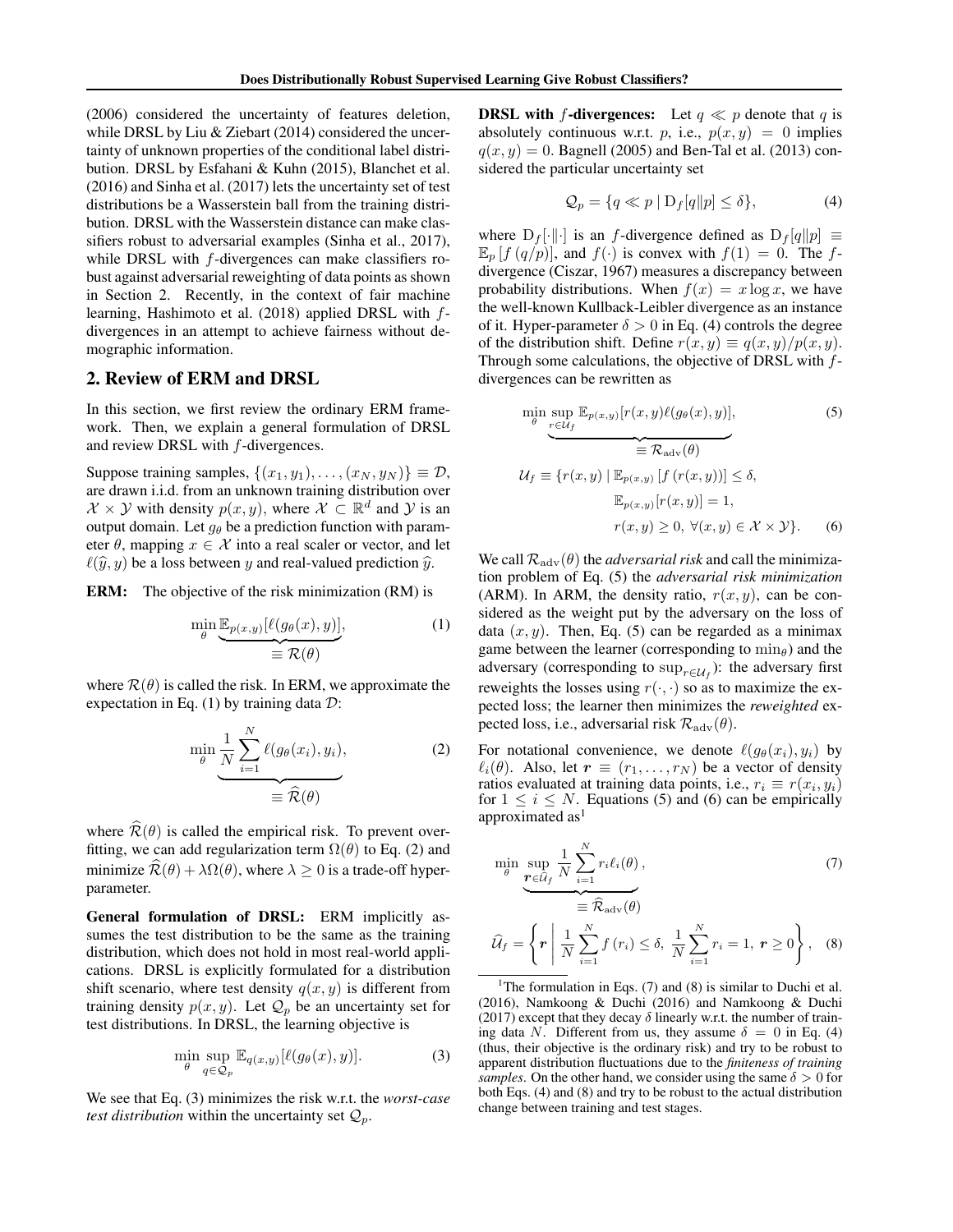where the inequality constraint for a vector is applied in an element-wise fashion. We call  $\mathcal{R}_{\text{adv}}(\theta)$  the *adversarial empirical risk* and call the minimization problem of Eq. (7) the *adversarial empirical risk minimization* (AERM). In AERM, the adversary (corresponding to  $\sup_{\mathbf{r}\in\widehat{\mathcal{U}}_f}$  ) reweights data losses through  $r$  to maximize the empirical loss in Eq. (7). To prevent overfitting, we can add regularization term  $\Omega(\theta)$  to Eq. (7).

# 3. Analysis of DRSL with *f*-divergences in classification

At first glance, DRSL with *f*-divergences (which we call ARM and AERM in this paper) is reasonable to give a distributionally robust classifier in the sense that it explicitly minimizes the loss for the shifted worst-case *test distribution.* However, we show rather surprising results, suggesting that the DRSL, when applied to *classification*, still ends up giving a classifier optimal for a *training* distribution. This is too pessimistic for DRSL because it ends up behaving similarly to ordinary ERM-based supervised classification that does *not* explicitly consider distribution shift. To make a long story short, our results hold because of the particular losses used in classification (especially, the 0-1 loss at test time) and the overly flexible uncertainty sets used by ARM and AERM. We will detail these points after we state our main results.

Classification setting: Let us first briefly review classification settings to set up notations. In binary classification, we have  $g_{\theta}(\cdot) : x \mapsto \hat{y} \in \mathbb{R}, \mathcal{Y} = \{+1, -1\}$  and  $\ell(\cdot, \cdot) : \mathbb{R} \times \mathcal{Y} \to \mathbb{R}_{\geq 0}$ . In *K*-class classification for  $K \geq 2$ , we have  $g_{\theta}(\cdot) : \overline{x} \mapsto \hat{y} \in \mathbb{R}^{K}, \mathcal{Y} = \{1, 2, \ldots, K\}$ and  $\ell(\cdot, \cdot) : \mathbb{R}^K \times \mathcal{Y} \to \mathbb{R}_{\geq 0}$ . The goal of classification is to learn the prediction function that minimizes the mis-classification rate on the test distribution. The misclassification rate corresponds to the *use of the 0-1 loss*, i.e.,  $\ell(\hat{y}, y) \equiv 1$ {sign( $\hat{y}$ )  $\neq y$ } for binary classification, and  $\ell(\widehat{y}, y) \equiv \mathbf{1} \{ \argmax_k \widehat{y}_k \neq y \}$  for multi-class classification, where  $\mathbf{1}\{\cdot\}$  is the indicator function and  $\hat{y}_k$  is the *k*-th element of  $\hat{y} \in \mathbb{R}^K$ . However, since the 0-1 loss is non-convex and non-continuous, learning with it is difficult in practice. Therefore, at training time, we instead use *surrogate losses* that are easy to optimize, such as the logistic loss and the cross-entropy loss.

In the following, we state our main results, analyzing ARM and AERM in the classification scenario by considering the use of the 0-1 loss and a surrogate loss.

The 0-1 loss case: Theorem 1 establishes the non-trivial relationship between the adversarial risk and the ordinary risk when the 0-1 loss is used.

**Theorem 1.** Let  $\ell(\widehat{y}, y)$  be the 0-1 loss. Then, there is a *monotonic relationship between*  $\mathcal{R}_{adv}(\theta)$  *and*  $\mathcal{R}(\theta)$  *in the sense that for any pair of parameters*  $\theta_1$  *and*  $\theta_2$ *, the followings hold.*

$$
If \mathcal{R}_{\text{adv}}(\theta_1) < 1, then
$$

$$
\mathcal{R}_{\text{adv}}(\theta_1) < \mathcal{R}_{\text{adv}}(\theta_2) \Longleftrightarrow \mathcal{R}(\theta_1) < \mathcal{R}(\theta_2). \tag{9}
$$

 $If \mathcal{R}_{\text{adv}}(\theta_1)=1,$  then

$$
\mathcal{R}(\theta_1) \le \mathcal{R}(\theta_2) \Longrightarrow \mathcal{R}_{\text{adv}}(\theta_2) = 1. \tag{10}
$$

*The same monotonic relationship also holds between their empirical approximations:*  $\mathcal{R}_{\text{adv}}(\theta)$  *and*  $\mathcal{R}(\theta)$ *.* 

See Appendix A for the proof. Theorem 1 shows a surprising result that *when the 0-1 loss is used*,  $\mathcal{R}(\theta)$  and  $\mathcal{R}_{\text{adv}}(\theta)$  are essentially equivalent objective functions in the sense that the minimization of one objective function results in the minimization of another objective function. This readily implies that  $\mathcal{R}(\theta)$  and  $\mathcal{R}_{\text{adv}}(\theta)$  have exactly the same set of global minima in the regime of  $\mathcal{R}_{\text{adv}}(\theta)$  < 1. An immediate practical implication is that if we select hyper-parameters such as  $\lambda$  for regularization according to *the adversarial risk with the 0-1 loss*, we will end up choosing hyper-parameters that attain the minimum misclassification rate on the *training distribution*.

The surrogate loss case: We now turn our focus on the training stage of classification, where we use a *surrogate loss* instead of the 0-1 loss. In particular, for binary classification, we consider a class of classification calibrated losses (Bartlett et al., 2006) that are margin-based, i.e.,  $\ell(\widehat{y}, y)$  is a function of product  $y\widehat{y}$ . For multi-class classification, we consider a class of classification calibrated losses (Tewari & Bartlett, 2007) that are invariant to class permutation, i.e., for any class permutation  $\pi : \mathcal{Y} \to \mathcal{Y}$ ,  $\ell(\hat{y}^{\pi}, \pi(y)) = \ell(\hat{y}, y)$  holds, where  $\hat{y}^{\pi}_{k} = \hat{y}_{\pi(k)}$  for  $1 \leq k \leq K$ *K*. Although we only consider the sub-class of general classification-calibrated losses (Bartlett et al., 2006; Tewari & Bartlett, 2007), we note that ours still includes some of the most widely used losses: the logistic, hinge, and exponential losses for binary classification and the softmax cross entropy loss for multi-class classification.

We first review Proposition 1 by Bartlett et al. (2006) and Tewari & Bartlett (2007) that justifies the use of classification-calibrated losses in ERM for classification. We then show a surprising fact in Theorem 2 that the similar property also holds for ARM using the sub-class of classification-calibrated losses.

Proposition 1 (Bartlett et al. (2006); Tewari & Bartlett (2007)). Let  $\ell(\widehat{y}, y)$  be a classification calibrated loss, and *assume that the hypothesis class is equal to all measurable functions. Then, the risk minimization (RM) gives the Bayes optimal classifier*<sup>2</sup>*.*

**Theorem 2.** Let  $f(\cdot)$  be differentiable, the hypothesis class *be all measurable functions, and*  $\ell(\widehat{y}, y)$  *be a classificationcalibrated loss that is margin-based or invariant to class*

<sup>&</sup>lt;sup>2</sup>The classifier that minimizes the mis-classification rate for the training density  $p(x, y)$  (the 0-1 loss is considered), i.e., the classifier whose prediction on *x* is equal to arg  $\max_{y \in \mathcal{Y}} p(y|x)$ .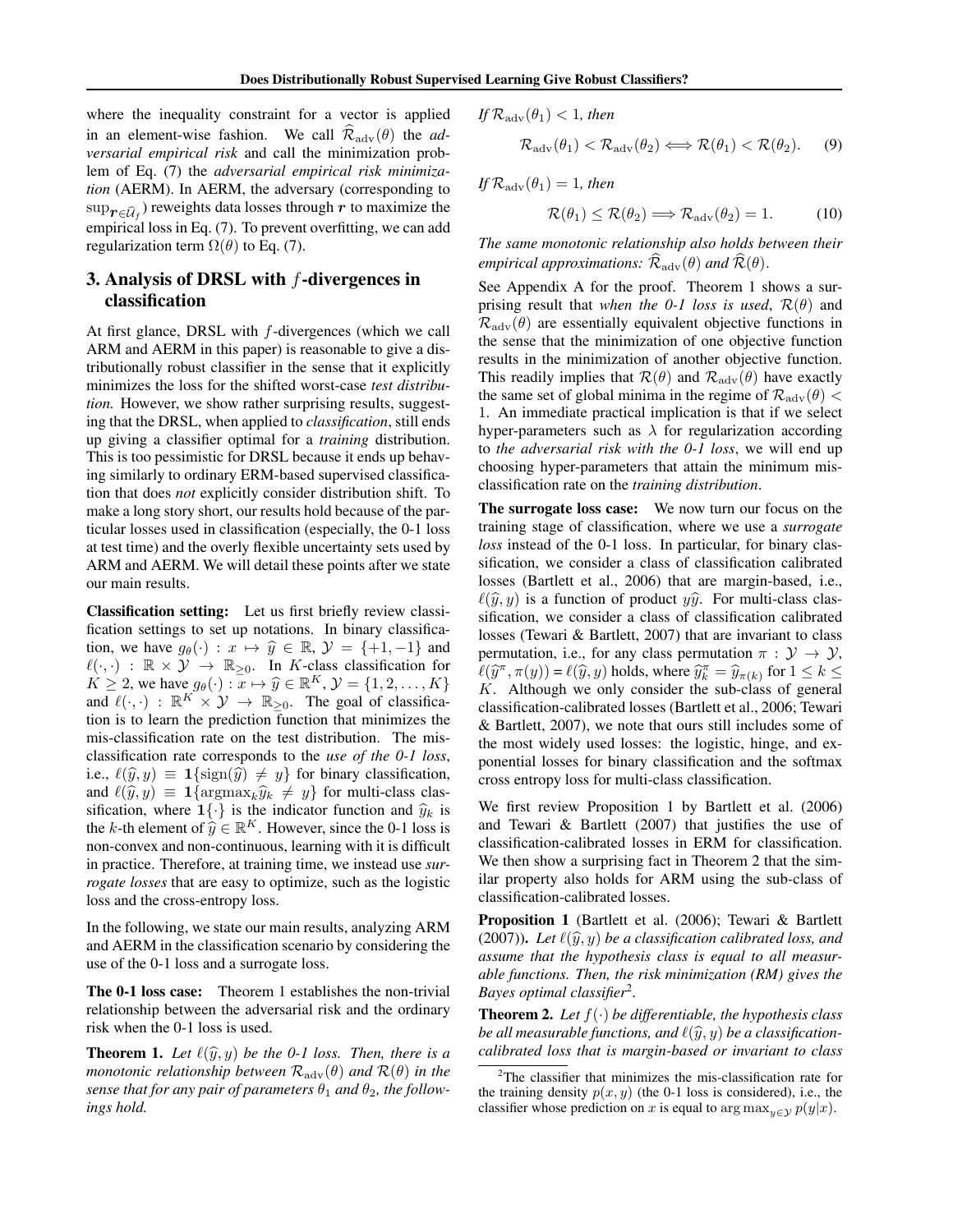*permutation. Let g*(adv) *be any solution of ARM*<sup>3</sup> *under the above setting, and define*

$$
r^* \equiv \underset{r \in \mathcal{U}_f}{\arg \max} \mathbb{E}_{p(x,y)}[r(x,y)\ell(g^{(\text{adv})}(x),y)]. \tag{11}
$$

*Then, the prediction of g*(adv) *coincides with that of the Bayes optimal classifier almost surely over*  $q^*(x) \equiv$  $\sum_{y \in \mathcal{Y}} r^*(x, y) p(x, y)$ *. Furthermore, among the solutions of ARM, there exists g*(adv) *whose prediction coincides with that of the Bayes optimal classifier almost surely over*  $p(x)$ *.* 

See Appendix B for the proof. Theorem 2 indicates that ARM, similarly to RM, ends up giving the optimal decision boundary for the *training* distribution, if the hypothesis class is all measurable functions and we have access to true density  $p(x, y)$ . Even though the assumptions made are strong, Theorem 2 together with Proposition 1 highlight the non-trivial fact that when a certain surrogate loss is used, AERM and ERM demonstrate the similar *asymptotic* behavior in classification.

We proceed to consider a more practical scenario, where we only have a finite amount of training data and the hypothesis class is limited. In the rest of the section, we focus on a differentiable loss and a real-valued scalar output, i.e.,  $\hat{y} \in \mathbb{R}$ , which includes the scenario of binary classification.

We first define the notion of a *steeper* loss, which will play a central role in our result.

**Definition 1** (Steeper loss). Loss function  $\ell_{\text{steep}}(\hat{y}, y)$  is said to be steeper than loss function  $\ell(\hat{y}, y)$ , if there exists a non-constant, non-decreasing and non-negative function  $h: \mathbb{R}_{\geq 0} \to \mathbb{R}_{\geq 0}$  such that

$$
\frac{\partial \ell_{\text{steep}}(\widehat{y}, y)}{\partial \widehat{y}} = h(\ell(\widehat{y}, y)) \frac{\partial \ell(\widehat{y}, y)}{\partial \widehat{y}}.
$$
 (12)

For example, following Definition 1, we can show that the exponential loss is *steeper* than the logistic loss. Intuitively, outlier-sensitive losses are *steeper* than more outlier-robust losses. Lemma 1 shows an important property of a steeper loss in a classification scenario.

**Lemma 1.** Let  $\ell(\widehat{y}, y)$  be a margin-based convex *classification-calibrated loss. Then, its steeper loss defined in Eq.* (12) *is also convex classification-calibrated if*  $h(\ell(0, y)) > 0.$ 

See Appendix C for the proof.

Now we are ready to state our result in Theorem 3 that considers  $\hat{y} \in \mathbb{R}$ . Theorem 3 holds for *any* hypothesis class that is parametrized by  $\theta$  and sub-differentiable w.r.t.  $\theta$ , e.g., linear-in-parameter models and deep neural networks.

Theorem 3. *Let* θ<sup>∗</sup> *be a stationary point of AERM in Eq.* (7) *using*  $\ell(\hat{y}, y)$ *. Then, there exists a steeper loss function,*  $\ell_{\text{DRSL}}(\widehat{y}, y)$ *, such that*  $\theta^*$  *is also a stationary point of the following ERM.*

$$
\min_{\theta} \frac{1}{N} \sum_{i=1}^{N} \ell_{\text{DRSL}}(g_{\theta}(x_i), y_i).
$$
 (13)

See Appendix D for the proof.

**Remark 1** (Conditions for convexity). Let  $\ell(\hat{y}, y)$  be convex in  $\hat{y}$ ,  $g_{\theta}(x)$  be a linear-in-parameter model. Then, both AERM in Eq. (7) and ERM in Eq. (13) become convex in θ. This implies that the stationary point  $θ^*$  in Theorem 3 turns out to be the *global optimum* for both Eqs. (7) and (13) in this usual setting.

Note that Theorem 3 holds for general real-valued scalar prediction, i.e.,  $\hat{y} \in \mathbb{R}$ ; thus, the result holds for ordinary regression (using the same loss for training and testing) as well as for binary classification. However, as we discuss in the following, the implication of Theorem 3 is drastically different for the two scenarios.

Implication for classification: Theorem 3 together with Lemma 1 indicate that under a mild condition, $4$  AERM using a convex classification-calibrated margin-based loss reduces to Eq. (13), which is ERM using a convex classification-calibrated loss. This implies that AERM, similarly to ordinary ERM using a classification-calibrated loss, will try to give a classifier optimal for the *training distribution*.

*Why does the use of the steeper surrogate loss fail to give meaningful robust classifiers?* This is because we are dealing with classification tasks, where we care about the performance *in terms of the 0-1 loss* at test time. The use of the steeper *surrogate* loss may make a classifier distributionally robust *in terms of the surrogate loss*, <sup>5</sup> but not necessarily so in terms of the 0-1 loss. Moreover, even if we obtain a classifier that minimizes the adversarial risk *in terms of the 0-1 loss*, the obtained classifier ends up being optimal for the training distribution (see Theorem 1). In any case, the use of the steeper loss does not in general give classifiers that are robust to change from a training distribution.

In summary, in the *classification* scenario, the use of the steeper loss does more harm (making a classifier sensitive

<sup>&</sup>lt;sup>3</sup>There can be multiple solutions that achieve the same minimum adversarial risk.

<sup>&</sup>lt;sup>4</sup>The condition that  $h(\ell(0, y)) > 0$  in Lemma 1. Whether the condition holds or not generally depends on the uncertainty set, the model, the loss function, and training data. Nonetheless, the condition is mild in practice; especially, the condition always holds when the Kullback-Leibler divergence is used. See Appendix C for detailed discussion.

<sup>&</sup>lt;sup>5</sup>For fixed  $\delta$  (non-decaying w.r.t. N), whether AERM is consistent with ARM or not is an open problem. Nevertheless, we empirically confirm in Section 6 that AERM achieves lower adversarial risk than other baselines *in terms of the surrogate loss*.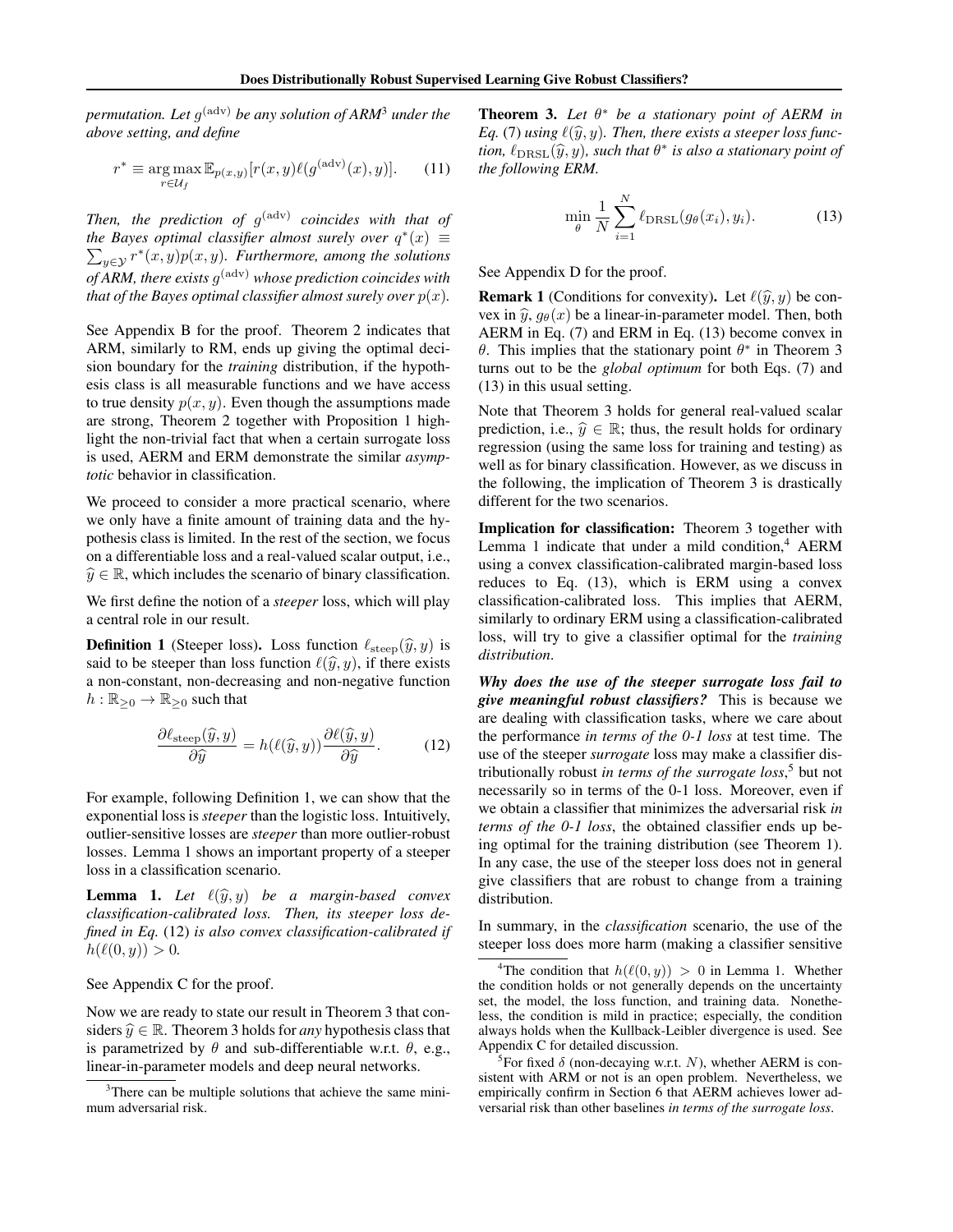to outliers due to the use of the steeper surrogate loss) than good (making a classifier robust to change from a training distribution).

Implication for ordinary regression: For comparison, let us rethink about the classical regression scenario, in which we use *the same loss*, e.g., the squared loss, during training and testing. In such a case, the use of the steeper loss may indeed make regressors distributionally robust *in terms of the same loss*. Nonetheless, learning can be extremely sensitive to outliers due to the use of the *steeper* loss. Hence, when applying DRSL with *f*-divergences to real-world regression tasks, we need to pay extra attention to ensure that there are no outliers in datasets.

# 4. DRSL with Latent Prior Probability Change

In this section, motivated by our theoretical analysis in Section 3, we propose simple yet practical DRSL that overcomes the over pessimism of ARM and AERM in the classification scenario. We then analyze its convergence property and discuss the practical use of our DRSL.

Theoretical motivation: What insight can we get from our theoretical analyses in Section 3? Our key insight from proving the theorems is that the adversary of ARM has too much (non-parametric) freedom to shift the test distribution, and as a result, the learner becomes overly pessimistic. In fact, the proofs of all the theorems rely on the overflexibility of the uncertainty set  $U_f$  in Eq. (6), i.e., the values of  $r(\cdot, \cdot)$  are *not tied together* for different  $(x, y)$  within  $U_f$  (see Eqs. (5) and (6)). Consequently, the adversary of ARM simply assigns larger weight  $r(x, y)$  to data  $(x, y)$ with a larger loss. This fact, combined with the fact that we use the different losses during training and testing in classification (see discussion at the end of Section 3), led to the pessimistic results of Theorems 1–3.

Our theoretical insight suggests that in order to overcome the pessimism of ARM applied to classification, it is crucial to *structurally constrain*  $r(\cdot, \cdot)$  in  $\mathcal{U}_f$ , or equivalently, to impose *structural assumptions* on the distribution shift. To this end, in this section, we propose DRSL that overcomes the limitation of the DRSL by incorporating structural assumptions on distribution shift.

Practical structural assumptions: In practice, there can be a variety of ways to impose structural assumptions on distribution shift. Here, as one possible way, we adopt the *latent prior probability change assumption* (Storkey & Sugiyama, 2007) because this particular class of assumptions enjoys the following two practical advantages.

1. Within the class, users of our DRSL can easily and intuitively model their assumptions on distribution shift (see the discussion at the end of this section).

2. Efficient learning algorithms can be derived (see Section 5).

Let us introduce a latent variable  $z \in \mathcal{Z} \equiv \{1, \ldots, S\},\$ which we call a *latent category*, where *S* is a constant. The latent prior probability change assumes

$$
p(x, y|z) = q(x, y|z), q(z) \neq p(z),
$$
 (14)

where *p* and *q* are the training and test densities, respectively. The intuition is that we assume a two-level *hierarchical* data-generation process: we first sample latent category  $z$  from the prior and then sample actual data  $(x, y)$ conditioned on *z*. We then assume that only the prior distribution over the latent categories changes, leaving the conditional distribution intact.

We assume the structural assumption in Eq. (14) to be provided externally by users of our DRSL based on their knowledge of potential distribution shift, rather than something to be inferred from data. As we will see at the end of this section, specifying Eq. (14) amounts to grouping training data points according to their latent categories, which is quite intuitive to do in practice.

Objective function of our DRSL: With the latent prior probability change of Eq. (14), the uncertainty set for test distributions in our DRSL becomes

$$
Q_p = \{ q \ll p \mid D_f[q(x, y, z)] | p(x, y, z)] \le \delta, q(x, y|z) = p(x, y|z) \}.
$$
 (15)

Then, corresponding to Eq. (3), the objective of our DRSL can be written as

$$
\min_{\theta} \sup_{w \in \mathcal{W}_f} \mathbb{E}_{p(x, y, z)} [w(z) \ell(g_{\theta}(x), y)],
$$
\n
$$
\widehat{\mathbb{E}_{p(y, z)}} = \widehat{\mathcal{R}}_{s-\text{adv}}(\theta)
$$
\n
$$
\mathcal{W}_f \equiv \left\{ w(z) \middle| \sum_{z \in \mathcal{Z}} p(z) f(w(z)) \le \delta, \sum_{z \in \mathcal{Z}} p(z) w(z) = 1, w(z) \ge 0, \forall z \in \mathcal{Z} \right\},
$$
\n(17)

where  $w(z) \equiv q(z)/p(z) = q(x, y, z)/p(x, y, z)$  because of  $q(x,y|z) = p(x,y|z)$ . We call  $\mathcal{R}_{s-adv}(\theta)$  the *structural adversarial risk* and call the minimization problem of Eq. (16) the *structural adversarial risk minimization* (structural ARM). Similarly to ARM, structural ARM is a minimax game between the learner and the adversary. Differently from ARM, the adversary of structural ARM (corresponding to  $\sup_{w \in \mathcal{W}_f}$  uses  $w(\cdot)$  to reweight data; hence, it has much less (only parametric) freedom to shift the test distribution compared to the adversary of ARM that uses non-parametric weight  $r(\cdot, \cdot)$  (see Eq. (5)). Because of this limited freedom for the adversary, we can show that Theorems 1–3 do *not* hold for structural ARM, and we can expect to learn meaningful classifiers that are robust to *structurally constrained* distribution shift.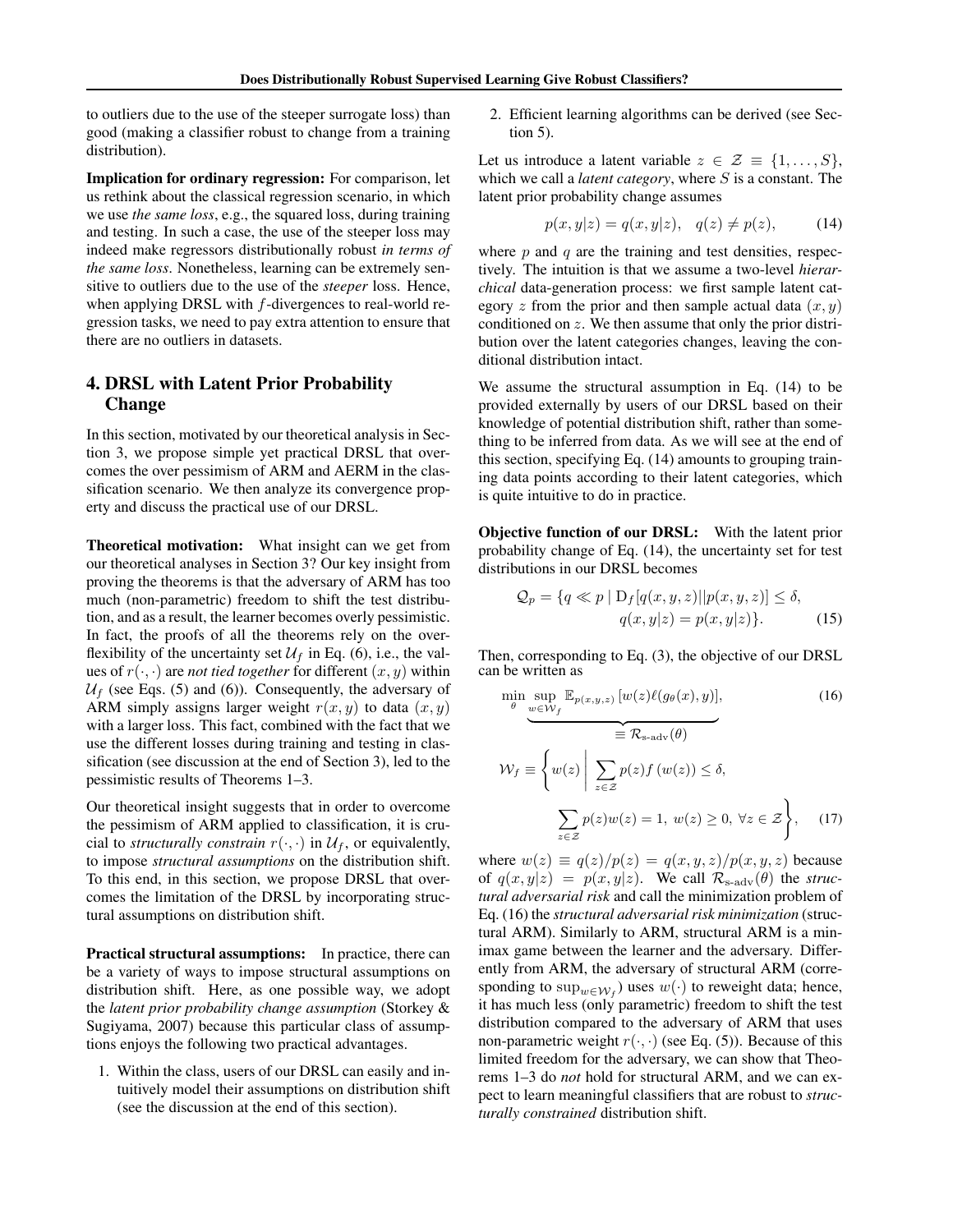Discussion and proposal of evaluation metric for distributional robustness: Recall from Theorem 1 that when the 0-1 loss is used, the adversarial risk ends up being equivalent to the ordinary risk as an evaluation metric, which is too pessimistic as a metric for the distributional robustness of a classifier. In contrast, we can easily verify that our structural adversarial risk using the 0-1 loss does not suffer from the pessimism. We argue that our structural adversarial risk can be an alternative metric in distributionally robust classification. To better understand its property, inspired by Namkoong & Duchi (2017), we decompose it  $as<sup>6</sup>$ 

$$
\mathcal{R}_{s-\text{adv}}(\theta) = \underbrace{\mathcal{R}(\theta)}_{\text{(a) ordinary risk}} + \sqrt{\delta} \cdot \underbrace{\sqrt{\sum_{z \in \mathcal{Z}} p(z)(\mathcal{R}_z(\theta) - \mathcal{R}(\theta))^2}}_{\text{(b) sensitivity}}, \quad (18)
$$

where  $\mathcal{R}_z(\theta) \equiv \mathbb{E}_{p(x,y|z)}[\ell(g_\theta(x), y)]$  is the risk of the classifier on latent category  $z \in \mathcal{Z}$ . We see that  $\mathcal{R}_{s-adv}(\theta)$ in Eq. (18) contains the *risk variance* term (b). This variance term (b) can be large when the obtained classifier performs extremely poorly on a small number of latent categories. Once a test density concentrates on those poorlyperformed latent categories, the test accuracy of the classifier can extremely deteriorate. In this sense, the classifier with large (b) is sensitive to distribution shift. In contrast, the small risk variance (b) indicates that the obtained classifier attains similar accuracy on all the latent categories. In such a case, the test accuracy of the classifier is insensitive to latent category prior change. In this sense, the classifier with small (b) is robust to distribution shift. To sum up, the additional term (b) measures the sensitivity of the classifier to the specified structural distribution shift.

On the basis of the above discussion, we see that  $\mathcal{R}_{s-adv}(\theta)$ in Eq. (18) simultaneously captures (a) the ordinary risk, i.e., the mis-classification rate *when no distribution shift occurs*, and (b) the *sensitivity* to distribution shift. In this sense, our structural adversarial risk is an intuitive and reasonable metric for distributional robustness of a classifier, and we will employ this metric in our experiments in Section 6.

Empirical approximation: We explain how to empirically approximate the objective functions in Eqs. (16) and (17) using training data  $\mathcal{D}' \equiv \{(x_1, y_1, z_1), \ldots, (x_N, y_N, z_N)\}$  drawn independently from *p*(*x, y, z*).

Define  $\mathcal{G}_s \equiv \{i \mid z_i = s, 1 \leq i \leq N\}$  for  $1 \leq s \leq S$ , which is a set of data indices belonging to latent category *s*. In our DRSL, users are responsible for specifying the groupings of training data points, i.e.,  $\{\mathcal{G}_s\}_{s=1}^S$ . By specifying these groupings, the users incorporate their structural assumptions on distribution shift into our DRSL. We will discuss how this can be done in practice at the end of this section.

For notational convenience, let  $w_s \equiv w(s)$ ,  $1 \leq s \leq S$ , and define  $w \equiv (w_1, \ldots, w_s)$ . Equations (16) and (17) can be empirically approximated as follows using *D*′ :

$$
\min_{\theta} \sup_{\mathbf{w} \in \widehat{\mathcal{W}}_f} \frac{1}{N} \sum_{s=1}^{S} n_s w_s \widehat{\mathcal{R}}_s(\theta) \qquad (19)
$$
\n
$$
\widehat{\mathcal{W}}_f = \left\{ \mathbf{w} \in \mathbb{R}^S \middle| \frac{1}{N} \sum_{s=1}^{S} n_s f(w_s) \le \delta, \frac{1}{N} \sum_{s=1}^{S} n_s w_s = 1, \mathbf{w} \ge 0 \right\}, \qquad (20)
$$

where *n<sub>s</sub>* is the cardinality of  $\mathcal{G}_s$  and  $\hat{\mathcal{R}}_s(\theta) (\equiv$  $\frac{1}{n_s} \sum_{i \in \mathcal{G}_s} \ell_i(\theta)$  is the average loss of all data points in  $\mathcal{G}_s$ . We call  $\widehat{\mathcal{R}}_{s-adv}(\theta)$  the *structural adversarial empirical risk* and call the minimization problem of Eq. (19) the *structural adversarial empirical risk minimization* (structural AERM). We can add regularization term  $\Omega(\theta)$  to Eq. (19) to prevent overfitting.

Convergence rate and estimation error: We establish the convergence rate of the model parameter and the order of the estimation error for structural AERM in terms of the number of training data points *N*. Due to the limited space, we only present an informal statement here. The formal statement can be found in Appendix G and its proof can be found in Appendix H.

Theorem 4 (Convergence rate and estimation error, informal statement). *Let* θ<sup>∗</sup> *be the solution of structural ARM,* and  $\theta_N$  be the solution of regularized structural AERM *given training data of size N. Assume*  $g_{\theta}(x)$  *is linear in* θ*, and regularization hyper-parameter* λ *decreases at a rate of*  $O(N^{-1/2})$ *. Under mild conditions, as*  $N \to \infty$ *, we have*  $\|\hat{\theta}_N - \theta^*\|_2 = O(N^{-1/4})$  *and consequently,*  $|\mathcal{R}_{\text{s-adv}}(\hat{\theta}_N) - \mathcal{R}_{\text{s-adv}}(\theta^*)| = \mathcal{O}(N^{-1/4}).$ 

Notice that the convergence rate of  $\theta_N$  to  $\theta^*$  is not the optimal parametric rate  $O(N^{-1/2})$ . This is because the inner maximization of Eq. (19) converges in  $\mathcal{O}(N^{-1/4})$  that slows down the entire convergence rate. Theorem 4 applies to any *f*-divergence where  $f(t)$  is nonlinear in *t*, while knowing which *f*-divergence is used may improve the result to the optimal parametric rate.

Discussion on groupings: In our structural ARM and AERM, users need to incorporate their structural assumptions by grouping training data points. Here, we discuss how this can be done in practice.

Most straightforwardly, a user of our DRSL may assume

<sup>&</sup>lt;sup>6</sup>This particular decomposition holds when the Pearson (PE) divergence is used and  $\delta$  is not so large. Refer to Appendix E for the derivation. Analogous decomposition can be also derived when other *f*-divergences are used.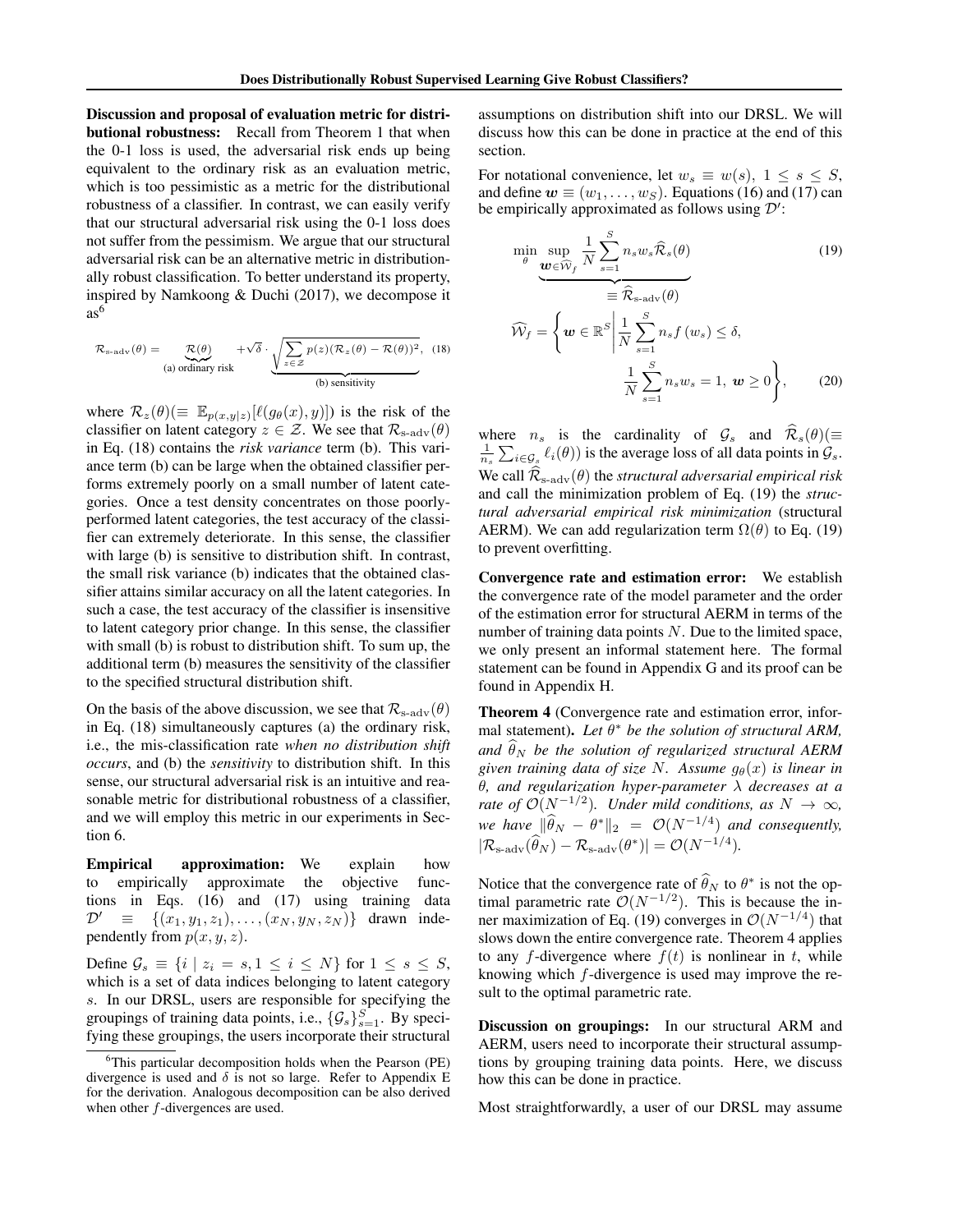class prior change (Saerens et al., 2002) or sub-category<sup>7</sup> prior change. To incorporate such assumptions into our DRSL, the user can simply group training data by class labels or a sub-categories, respectively.

Alternatively, a user of our DRSL can group data by available meta-information of data such as time and places in which data are collected. The intuition is that data collected in the same situations (e.g., time and places) are likely to *"share the same destiny"* in the future distribution shift; hence, it is natural to assume that only the *prior* over the situations changes at test time while the conditionals remain the same.

In any case, it is crucial that the users provide structural assumptions on distribution shift so that we can overcome the pessimism of ARM and AERM for classification raised in Section 3.

## 5. Efficient Learning Algorithms

In this section, we derive efficient gradient-based learning algorithms for our structural AERM in Eq. (19). Thanks to Danskin's theorem (Danskin, 1966), we can obtain the gradient  $\nabla_{\theta} \mathcal{R}_{\text{s-adv}}(\theta)$  as

$$
\nabla_{\theta} \widehat{\mathcal{R}}_{\text{s-adv}}(\theta) = \frac{1}{N} \sum_{s=1}^{S} n_s w_s^* \nabla_{\theta} \widehat{\mathcal{R}}_s(\theta), \qquad (21)
$$

where  $w^* = (w_1^*, \ldots, w_S^*)$  is the solution of inner maximization of AERM in Eq. (19).

In the following, we show that *w*<sup>∗</sup> can be obtained very efficiently for two well-known instances of *f*-divergences.

Kullback-Leibler (KL) divergence: For the KL divergence,  $f(x) = x \log x$ , we have

$$
w_s^* = \frac{N}{Z(\gamma)} \cdot \exp\left(\frac{\widehat{\mathcal{R}}_s(\theta)}{\gamma}\right), \ 1 \le s \le S,
$$
 (22)

where  $\gamma$  is a scalar such that the first constraint of  $W_f$  in Eq. (20) holds with equality, and  $Z(\gamma) \equiv$  $\sum_{s=1}^{S} n_s \exp\left(\widehat{\mathcal{R}}_s(\theta)/\gamma\right)$  is a normalizing constant in order to satisfy the second constraint of  $W_f$ . To compute  $\gamma$ , we can simply perform a binary search.

Pearson (PE) divergence: For the PE divergence,  $f(x) = (x - 1)^2$ . For small  $\delta, w \ge 0$  of  $\widehat{\mathcal{W}}_f$  is often satisfied in practice. We drop the inequality for simplicity; then, the solution of the inner maximization of Eq. (19) becomes analytic and efficient to obtain:

$$
\boldsymbol{w}^* = \sqrt{\frac{N\delta}{\sum_{s=1}^S n_s v_s^2}} \boldsymbol{v} + \mathbf{1}_S, \tag{23}
$$

where  $\mathbf{1}_S$  is the *S*-dimensional vector with all the elements equal to 1.  $v$  is the *S*-dimensional vector such that  $v_s =$  $\widehat{\mathcal{R}}_s(\theta) - \widehat{\mathcal{R}}(\theta), 1 \leq s \leq S.$ 

Computational complexity: The time complexity for obtaining  $w^*$  is:  $\mathcal{O}(mS)$  for the KL divergence and  $\mathcal{O}(S)$ for the PE divergence, where *m* is the number of the binary search iterations to compute  $\gamma$  in Eq. (22). Calculating the adversarial weights therefore adds negligible computational overheads to computing  $\nabla \ell_i(\theta)$  and  $\ell_i(\theta)$  for  $1 \leq i \leq N$ , which for example requires  $O(Nb)$ -time for a *b*-dimensional linear-in-parameter model.

#### 6. Experiments

In this section, we experimentally analyze our DRSL (structural AERM) in classification by comparing it with ordinary ERM and DRSL with *f*-divergences (AERM). We empirically demonstrate (i) the undesirability of AERM in classification and (ii) the robustness of structural AERM against specified distribution shift.

Datasets: We obtained six classification datasets from the UCI repository (Blake & Merz, 1998), two of which are for multi-class classification. We also obtained MNIST (LeCun et al., 1998) and 20newsgroups (Lang, 1995). Refer to Appendix I for the details of the datasets.

Evaluation metrics: We evaluated the three methods (ordinary ERM, AERM and structural AERM) with three kinds of metrics: the ordinary risk, the adversarial risk, and the structural adversarial risk, where the *0-1 loss is used* for all the metrics.<sup>8</sup> We did not explicitly report the adversarial risk in our experiments because of Theorem 1.

Both the risk and structural adversarial risk are estimated using held-out test data. In particular, the structural adversarial risk can be estimated similarly to Eqs. (19) and (20), i.e., calculating the mis-classification rate on the held-out test data and *structurally and adversarially reweight* them. See discussion of Eq. (18) for why the structural adversarial risk is a meaningful evaluation metric to measure distributional robustness of classifiers.

Experimental protocols: For our DRSL, we consider learning classifiers robust against (a) the class prior change and (b) the sub-category prior change. This corresponds to grouping training data by (a) class labels and (b) subcategory labels, respectively. In the benchmark datasets, the sub-category labels are not available. Hence, we manually created such labels as follows. First, we converted the original multi-class classification problems into classification problems with fewer classes by integrating some classes together. Then, the original class labels are regarded as the subcategories. In this way, we converted the satimage, letter and MNIST datasets into binary classification problems, and 20newsgroups into a 7-class classifica-

<sup>7</sup> A sub-category (Ristin et al., 2015) is a *refined* category of a class label, e.g., a "flu" label contains three *sub-categories*: types A, B, and C flu.

<sup>&</sup>lt;sup>8</sup>To gain more insight on the methods, we also reported all the metrics in terms of the surrogate loss in Appendix K.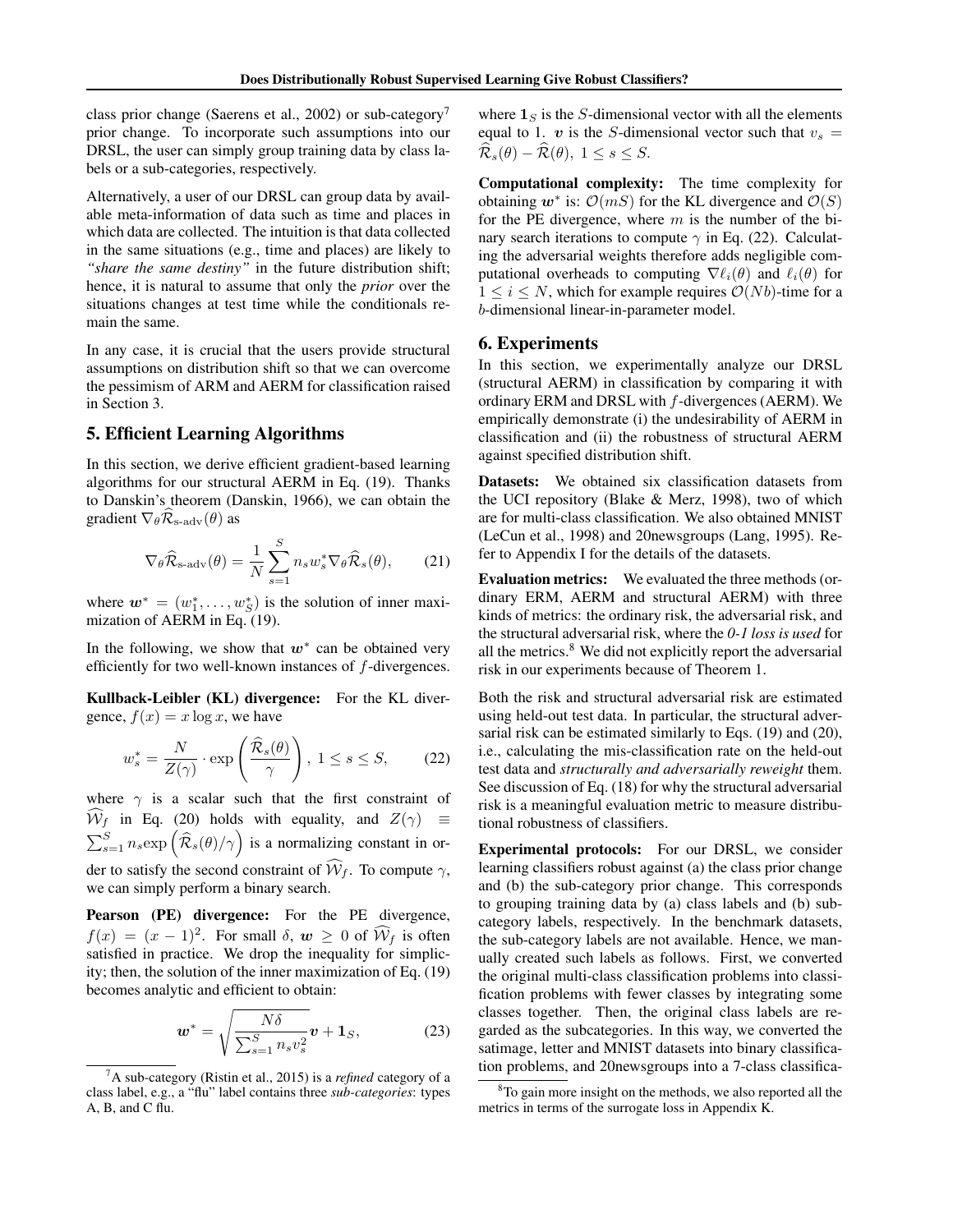Table 1: Experimental comparisons of the three methods w.r.t. the estimated ordinary risk and the estimated structural adversarial risk *using the 0-1 loss (%)*. The lower these values are, the better the performance of the method is. The KL divergence is used and distribution shift is assumed to be (a) class prior change and (b) sub-category prior change. Mean and standard deviation over 50 random train-test splits were reported. The best method and comparable ones based on the t-test at the significance level 1% are highlighted in boldface.

| Dataset   | Estimated ordinary risk |             | Estimated structural adversarial risk |           |                         |                        |
|-----------|-------------------------|-------------|---------------------------------------|-----------|-------------------------|------------------------|
|           | ERM                     | <b>AERM</b> | <b>Structural AERM</b>                | ERM       | <b>AERM</b>             | <b>Structural AERM</b> |
| blood     | 22.4(0.7)               | 26.7(5.0)   | 33.4(2.0)                             | 62.3(2.4) | $\overline{53.5(10.6)}$ | 36.7(1.9)              |
| adult     | 15.3(0.2)               | 15.4(0.2)   | 18.7(0.2)                             | 30.4(0.4) | 30.4(0.5)               | 19.1(0.3)              |
| fourclass | 24.0(1.4)               | 25.7(2.6)   | 27.2(1.4)                             | 36.9(2.2) | 38.0(6.2)               | 29.5(2.0)              |
| phishing  | 6.1(0.2)                | 6.4(0.2)    | 6.0(0.2)                              | 7.6(0.4)  | 8.2(0.4)                | 6.5(0.3)               |
| 20 news   | 28.9(0.4)               | 30.6(0.4)   | 34.7(0.4)                             | 44.1(0.5) | 45.0(0.5)               | 40.0(0.6)              |
| satimage  | 25.2(0.3)               | 30.8(0.3)   | 32.2(0.4)                             | 39.5(0.6) | 47.9(0.5)               | 39.6(0.6)              |
| letter    | 14.3(0.5)               | 15.2(0.6)   | 19.3(0.8)                             | 36.6(1.5) | 34.7(1.7)               | 22.5(1.0)              |
| mnist     | 10.0(0.1)               | 11.5(0.1)   | $\overline{12.7}(0.1)$                | 14.4(0.2) | 15.9(0.2)               | 13.8(0.2)              |

|  | (a) Class prior change. |
|--|-------------------------|
|  |                         |

| (b) Sub-category prior change. |  |
|--------------------------------|--|
|                                |  |

| Dataset  | Estimated ordinary risk |           | Estimated structural adversarial risk |            |           |                 |
|----------|-------------------------|-----------|---------------------------------------|------------|-----------|-----------------|
|          | <b>ERM</b>              | AERM      | <b>Structural AERM</b>                | <b>ERM</b> | AERM      | Structural AERM |
| 20 news  | 19.0(0.3)               | 20.6(0.4) | 23.3(0.5)                             | 35.6(0.6)  | 37.8(0.9) | 31.1(0.5)       |
| satimage | 36.4(0.3)               | 44.2(2.5) | 40.7(0.9)                             | 62.1(0.6)  | 66.2(4.2) | 50.5(0.6)       |
| letter   | 17.5(0.4)               | 28.0(5.4) | 34.2(2.0)                             | 52.1(0.6)  | 60.1(5.8) | 43.0(1.7)       |
| mnist    | 13.3(0.1)               | 13.7(0.1) | 17.3(0.2)                             | 22.6(0.2)  | 23.2(0.2) | 19.9(0.2)       |

tion. Appendix J details how we grouped the class labels.

For all the methods, we used linear models with softmax output for the prediction function  $g_{\theta}(x)$ . The cross-entropy loss with  $\ell_2$  regularization was adopted. The regularization hyper-parameter  $\lambda$  was selected from *{*1*.*0*,* 0*.*1*,* 0*.*01*,* 0*.*001*,* 0*.*0001*}* via 5-fold cross validation.

We used the two *f*-divergences (the KL and PE divergences) and set  $\delta = 0.5$  for AERM and structural AERM. The same  $\delta$  and  $f$ -divergence were used for estimating the structural adversarial risk. At the end of this section, we discuss how we can choose  $\delta$  in practice.

Results: In Table 1, we report experimental results on the classification tasks when the KL divergence is used. Refer to Appendix L for the results when the PE divergence is used, which showed similar tendency.

We see from the left half of Table 1 that ordinary ERM achieved lower estimated risks as expected. On the other hand, we see from the entire Table 1 that AERM, which does not incorporate any structural assumptions on distribution shift, performed poorly in terms of both of two evaluation metrics; hence, it also performed poorly in terms of the adversarial risk (see Theorem 1). This may be because AERM was excessively sensitive to outliers as implied by Theorem 3. We see from the right half of Table 1 that structural AERM achieved significantly lower estimated structural adversarial risks. Although this was expected, our experiments confirmed that structural AERM indeed obtained classifiers robust against the *structural* distribution shift.9

**Discussion:** Here we provide an insight for users to determine  $\delta$  in our DRSL (structural ARM and AERM). We see from Eq. (18) that the structural adversarial risk can be decomposed into the sum of the ordinary risk and the sensitivity term, where  $\delta$  acts as a trade-off hyper-parameter between the two terms. In practice, users of our DRSL may want to have good balance between the two terms, i.e., the learned classifier should achieve high accuracy on the training distribution while being robust to specified distribution shift. Since both terms in Eq. (18) can be estimated by cross validation, the users can adjust  $\delta$  of AERM at training time to best trade-off the two terms for their purposes, e.g., increasing  $\delta$  during training to decrease the sensitivity term at the expense of a slight increase of the risk term.

#### 7. Conclusion

In this paper, we theoretically analyzed DRSL with *f*divergences applied to classification. We showed that the DRSL ends up giving a classifier optimal for the *training distribution*, which is too pessimistic in terms of the original motivation of distributionally robust classification. To rectify this, we presented simple DRSL that gives a robust classifier based on structural assumptions on distribution shift. We derived efficient optimization algorithms for our DRSL and empirically demonstrated its effectiveness.

<sup>&</sup>lt;sup>9</sup>When we used the surrogate loss to evaluate the methods

<sup>(</sup>which is not the case in ordinary classification), we confirmed that the methods indeed achieved the best performance in terms of the metrics they optimized for, i.e., ERM, AERM, and structural AERM performed the best in terms of the ordinary risk, adversarial risk and structural adversarial risk, respectively. See Appendix K for the actual experimental results.